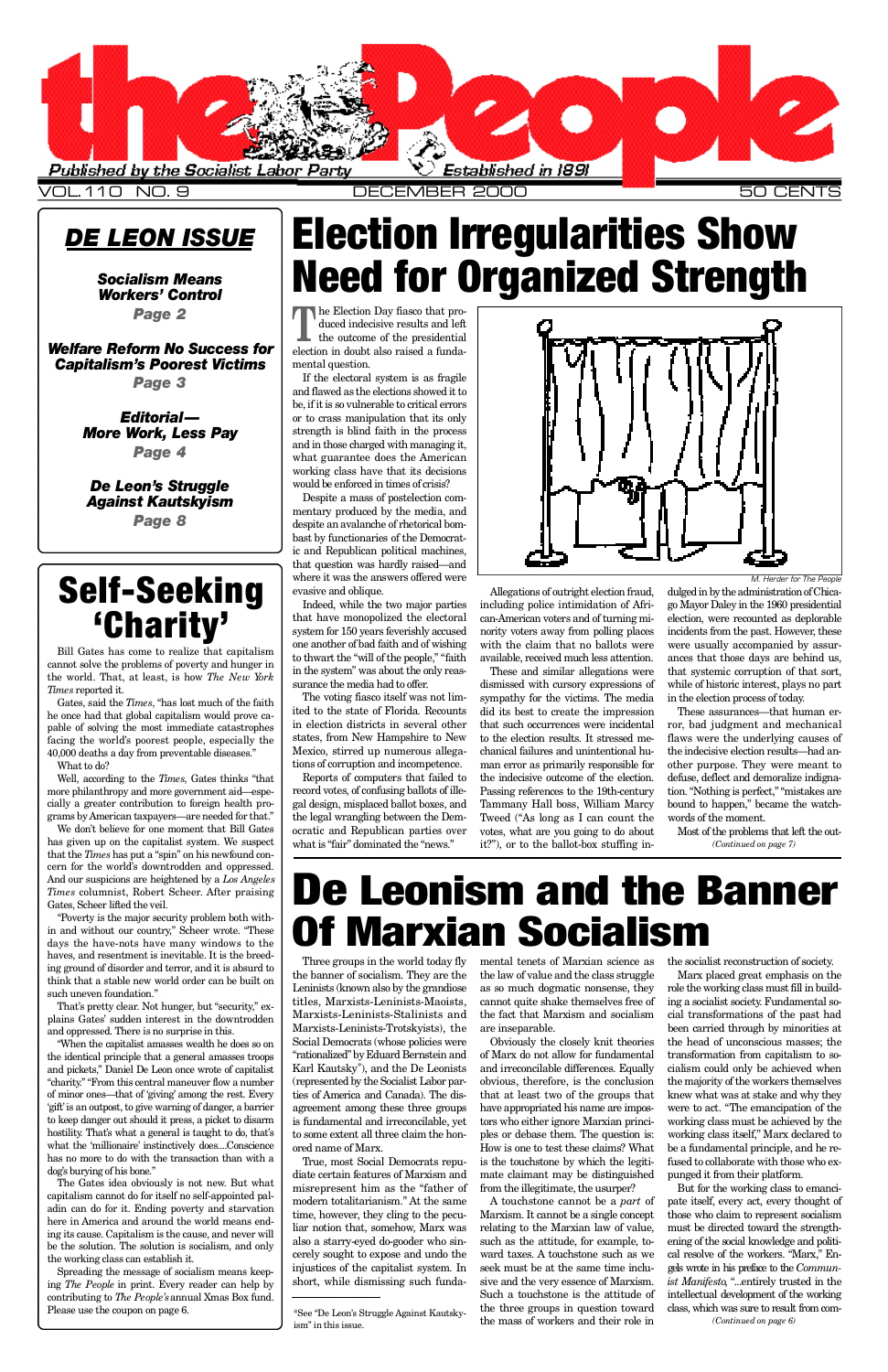**Socialism does not consist merely in**<br>the overthrow of private ownership<br>in any or all the necessaries of life. the overthrow of private ownership in any or all the necessaries of life. "If such overthrow of private ownership were socialism," Daniel De Leon wrote, "then the overthrow of the one-time private ownership of military forces, and the present state ownership of the same, would be socialism. Obviously, that is not socialism."

There is a word that is frequently used in describing the taking over, or the original and continued operation, by the state, of such things as armies, postal services, dams, utilities, etc. The word is "nationalization."

The word, nationalization, is not always used. When it is, it is frequently used, carelessly or deliberately, as a synonym for socialism.

At one time, Socialists did use the word, nationalization, and its various parts, as an equivalent for socialization. The word was popularized in the United States by the Nationalist movement founded upon the writings of Edward Bellamy.\* By "nationalizing" the industries, the Bellamyites meant their socialization. Indeed, long after the Bellamy movement had collapsed of its own unsoundness, nationalization continued to be used on occasion, but more out of habit than out of any real dependence upon the word.

What is "nationalization," and how does it differ from "socialization," or socialism? Let's take De Leon's example of private armies being taken over by the state.

#### **Socialism Wrong Word**

In medieval times, when feudal barons maintained their own military forces, the feudal ties of the lords to overlords, including kings and princes, were far too loose to assure the use of the forces in the service of "the nation." The nation, in its modern sense, did not yet exist. The barons (and their fellow landowners) met their feudal obligations as they pleased, or as they were forced to meet them. In effect, the use of the forces was often to the highest bidder. And a natural development of the private army was the condottiere of the 14th and 15th centuries. Condottieri sold their services, first to one

"The industrial union grasps the principle: 'No government, no organization; no organization, no cooperative labor; no cooperative labor, no abundance for all without arduous toil, hence, no freedom.' Hence, the industrial union aims at a democratically centralized government, accompanied by the democratically requisite 'local self-rule.'

side, then to another. Frequently, they founded ducal houses by "taking over" when they became stronger than their employers. Their "nationalization," that is, their direct incorporation into the framework of the states consolidated by powerful princes, was not "socialization." It was a logical development of the coercive power of the class-ruled state.

#### **'Bread and Circuses,' But Not Socialism**

This is the point made by De Leon in the passage cited above. The nations that were formed as capitalism was emerging, and that grew into modern states of fullfledged capitalism, were geographical units over which propertied classes reigned. The interests of "the nation" were (and are) the interests of the propertied and ruling classes. The control by these classes of military forces is no closer to socialism than was the control by the rulers of the Roman Empire of the Roman legions. And, bringing the subject to modern conditions, the control by the United States government of Amtrak, the Hoover Dam or the interstate highway system is no more socialism than the control Napoleon Bonaparte exercised over the French tobacco monopoly, or the control the Roman emperor, Nero, had over the Egyptian granary and the "municipal entertainment" embodied in the Circus Maximus ("bread and circuses" to control the masses).

We are mainly indebted to De Leon for

seeing that there is a distinction between the "nationalization" and the socialization of the means of wealth production. De Leon built upon the firm foundation laid by Karl Marx and Frederick Engels in the Marxian analysis of the political state, but he went further when he struck on the means by which the socialization of the country's natural and productive resources could become real and unassailable.

#### **Vehicle for the Establishment of Socialism**

Particularly pertinent to the contribution of De Leon in clarifying in this regard are the following excerpts from his editorial, "Industrial Unionism":

"Industrial unionism, free from optical illusions," wrote De Leon, "is clear upon the goal—the substitution of the political state with the industrial government....

"The industrial union grasps the principle of the political state—central and local authorities disconnected from productive activity; and it grasps the requirement of the government of freedom—the central

#### **cialism?**

There will be no "foreign trade" under socialism, at least not as we understand the term today. There will be an extensive exchange of products and a completely free intercourse for travel and culture. But "trade"—meaning the buying and selling of goods abroad, and implying an international struggle for markets and the disposal of vast surpluses of unsold goods—will be a thing of the past when production for sale and profit has been replaced by production for use.

**Will there be foreign trade under so-**tion will go to the various industries composing the Industrial Congress, and production plans will be geared accordingly.

Under socialism each Socialist Commonwealth will determine the aggregate needs of its citizens and produce accordingly. For example, the Industrial Congress of the American Socialist Commonwealth will determine by statistical forecasts the maximum needs of all the American people for shoes, televisions, computers, fuel, food, houses, etc. The same body will also decide how much industrial equipment is to be replaced, and a safe and practical rate of expansion. The informa-

But such a vast production schedule involves immense quantities of raw materials and other items that are not produced in America and that must be obtained elsewhere in the world.

Contrariwise, other Socialist Commonwealths, especially those that are lagging behind in their technological development, will require immense supplies from the American socialist workshop. Here is the basis for mutual exchange, and an exchange that may be carried on directly among the various Socialist Commonwealths, or on a multilateral basis through a world socialist clearinghouse. The important thing is that the needs of society will determine, and the conflicts of ruling classes will be eliminated, together with the multitude of nationalistic trade devices, import duties, exchange controls and the like.

How would the exchange be conducted? Obviously on the basis of the social labor time embodied in the goods exchanged. A million hours of social labor embodied in a quantity of tin, for example, would be equivalent to a million hours of social labor embodied in machines, or automobiles, or electricity.

And, just to lock a switch, the "surpluses" thus exchanged will be planned surpluses, an integral part of the pro-

duction program.

## **Read the Paper That's** In a Class by Itself. **The Working Class.**

# Read the People.

# <span id="page-1-0"></span>**Socialism Means Workers' Control**



*The working class must organize to take the industries and operate them in the interest of all.*

and local administrative authorities of the productive capabilities of the people.

"The industrial union hearkens to the command of social evolution to cast the nation, and with the nation its government, in a mold different from the mold in which class rule casts nations and existing governments. While class rule casts the nation, and with the nation its government, in the mold of territory, industrial unionism casts the nation in the mold of useful occupations and transforms the nation's government into the representations from these. Accordingly, industrial unionism organizes the useful occupations of the land into constituencies of future society.

\* \* \* \* \*

"Industrial unionism is the Socialist Republic in the making; and the goal once reached, the industrial union is the Socialist Republic in operation.

"Accordingly, the industrial union is at once the battering ram with which to pound down the fortress of capitalism, and the successor of the capitalist social structure itself."

#### **Workers' Control Essential to Socialism**

The private ownership of the means of production may be abolished, as it was in Russia during the Soviet era. The state may assume that ownership and direct the operation of the factories, mines, etc., and regulate the distribution of their product. This does not mean that the means of production have been socialized. The essential workers' control is missing. State bureaucrats would be in control. The workers would have no more to say about the use of the country's natural resources or the production of the means of life and their distribution than they have under private capitalism.

Control by the useful producers is as essential to socialism as is the abolition of private property in the means of wealth production. In demonstrating how this workers' control can be put into effect, De Leon brought social science to its greatest height.

\*Edward Bellamy (1850–1898) wrote *Looking Backward*, a utopian novel that became one of the great literary successes of American fiction. Bellamy's novel focused attention on the competitive and dehumanizing nature of the capitalist system, and he projected a future society based on cooperation and the "nationalization" of the country's natural resources, industries and services. The "Nationalist movement" inspired by Bellamy's utopian vision gave new meaning to a term usually associated with chauvinism, jingoism and, of course, state control.

#### the People **P.O. Box 218, Mountain View, CA 94042-0218**

#### ❑ **\$2 for a 6-month subscription;** ❑ **\$5 for a 1-year sub** ❑ **\$11 for a 1-year sub by first-class mail**

| $NAME$ $\overline{\phantom{a}}$<br>$.$ PHONE $\_\_\_\_\_\_\_\_\_\_\_\_\_\_\_\_\_\_\_\_\_\_$                                                                                                                                           |
|---------------------------------------------------------------------------------------------------------------------------------------------------------------------------------------------------------------------------------------|
| ADDRESS AND THE STATE OF THE STATE OF THE STATE OF THE STATE OF THE STATE OF THE STATE OF THE STATE OF THE STATE OF THE STATE OF THE STATE OF THE STATE OF THE STATE OF THE STATE OF THE STATE OF THE STATE OF THE STATE OF TH<br>APT |
| STATE ZIP                                                                                                                                                                                                                             |
| Make check/money order payable to The People. Allow 4–6 weeks for delivery.                                                                                                                                                           |
|                                                                                                                                                                                                                                       |
|                                                                                                                                                                                                                                       |



**Ukraine Close**<br>Lost Roactor

**Strike Ends at Sur**<br>Western Safeway



M. Herder for The People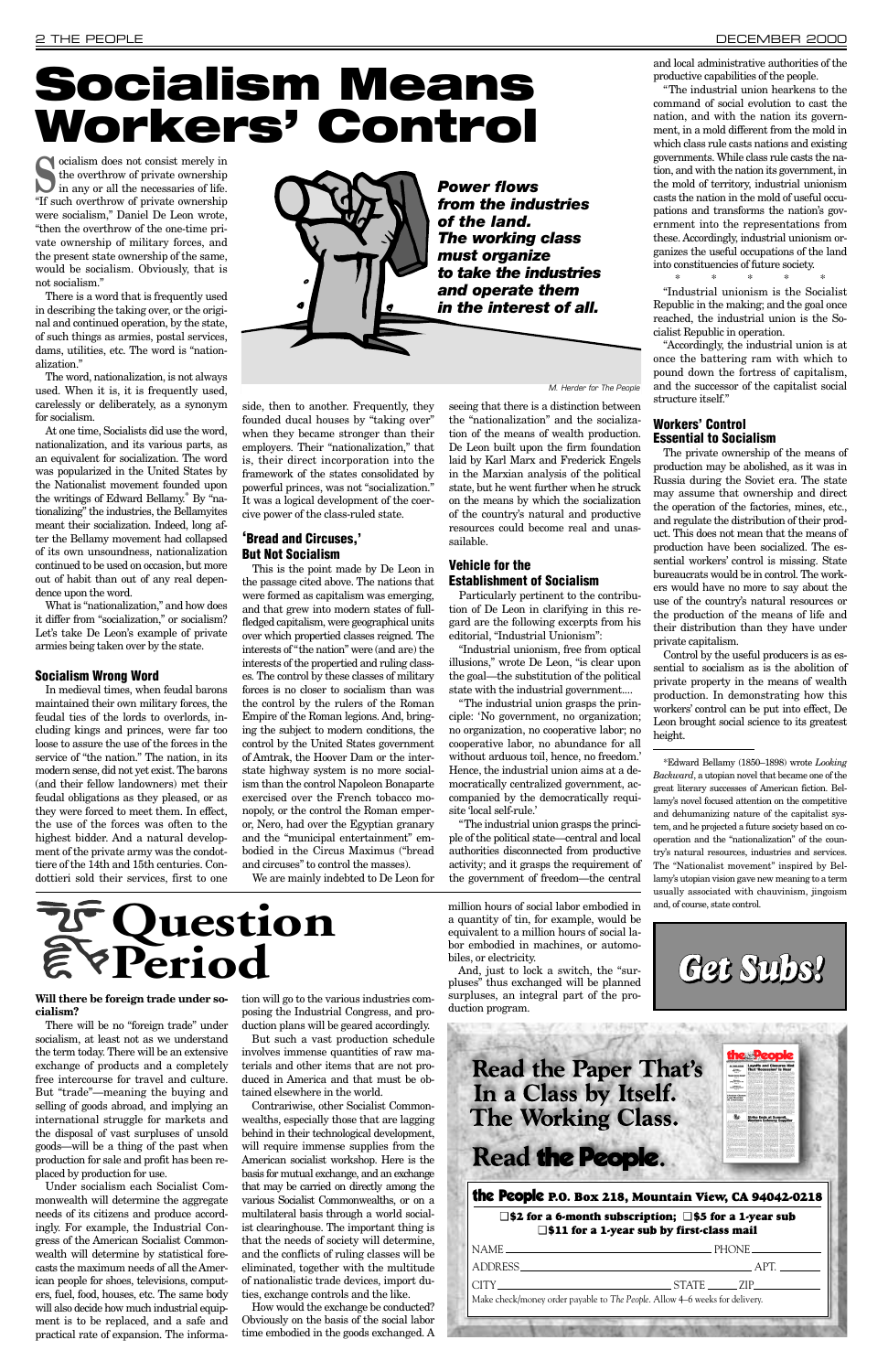*By Ken Boettcher* W year low last year, *The People* reported that politicians and pundits of all stripes had "raised a kind of 'I hen welfare rolls reached a 30 year low last year, *The People* reported that politicians and puntold you so' cacophony...crowing about the 'success' of welfare reform." The din of that chorus has not faded since.

One might assume that by "success" the politicians and pundits mean that the "reform" accomplished what many of these selfsame folks said was their motivation in seeking it: to replace degrading dependency on the state with independence and self-sufficiency. A spate of recent studies on the effects of the 1996 welfare reform act makes clear the real nature of that "success."

•Astudy of Census Bureau data reported that "the average annual income of the poorest 20 percent of single mothers—half of whom have been on welfare at some point—fell by 4 percent, to \$8,410, between 1995 and 1998, the latest year available ....Because, while welfare payments for this group fell by \$802 a year over this time period, paychecks from work climbed by only \$244 a year."

"The recent data show that while millions of former welfare mothers have jobs, their incomes are often lower than before the reforms were enacted," as an article in *Business* Week put it. No national studies on the effects of unceremoniously dumping millions of people off the welfare rolls have been concluded. The original law did not provide for such studies, even though the lives of millions of human beings, many of them children, were at stake. Nonetheless, ample evidence of the effects exists. *Business We e k* recently cited some of that evidence.

> Moreover, the situation is likely to get much worse. The welfare reform act mandated that states dump 25 percent of recipients off the rolls within its first 18 months as law. That shift is the one that produced the effects noted above. The act mandates an additional 50 percent be dumped by the end of 2002.

> "Most of the mothers who have found jobs so far," *Business* Week wrote, "are those with more skills and less-troubled personal lives. Many of those remaining on the rolls have serious problems: physical

•Five states that followed women recipients after they left the rolls—Wisconsin, Michigan, South Carolina, Missouri and Iowa—"reported that between 1996 and 1998 close to half had lower incomes after their welfare checks stopped," according to *Business We e k*.

If *Business Week's* suggestion that "education and training are key ways to help those struggling to make it after welfare" is any indication, a movement to "reform" the 1996 "reform" may be afoot before long.

•South Carolina and Wisconsin also reported significant increases in the number of single mothers reporting that they have periods of time when they are without money to buy food, that they are behind in their rent or housing payment, that they lack money for child care and that they could not pay for needed medical care.

•A new study by the Cato Institute, a

conservative think tank, reports that "at least two-thirds of former welfare recipients still depend on government assistance programs such as Medicaid or food stamps." "Clearly, welfare reform is failing to make people independent," says author of the study Lisa E. Oliphant.

The "morality" of "welfare reform" is entirely economic in scope. Simply put, what benefits the capitalist class is moral.

Socialists maintain that welfare is not worth fighting for. It wasn't worth fighting for even when the political state first implemented it. Indeed, it *wasn't* fought for, at least not by the working class. It was *given* by the political state, in the name of capitalism, and for capitalist purposes. It was an effort to drive the wedge of a handout between the desperation of millions of impoverished workers and the possibility that some would begin to trace the roots of their economic desperation to capitalist ownership and control of the e conomy. In short, it was a hedge against the growth of classconsciousness among capitalism's wage slaves.

•The U.S. Conference of Mayors reports, according to *Business We e k*, that "last year...visits to soup kitchens and food banks jumped by 18 percent." "That was the biggest rise since the last recession, in 1991."

Now, with the same ease that it was "given," the "handout" is being taken away. The capitalist class believes it has outlasted any threat from workers, and now seeks to demoralize the working class further by injecting its welfare victims back into the labor market. That is one of the problems with all so-called reforms under capitalism. They change nothing fundamental while leaving the power to rule in the hands of a despotic minority.

Workers should be wary of any such movement. Why?

The evidence shows that welfare reform had little to do with increasing self-sufficiency and reducing the human degradation of dependency on the state. Rather, it was and is a brazen act of contempt for the working class. Like the 19th-century English "moralists" who attacked Britain's "Poor Laws" that provided a dole, the backers of today's welfare reform maintain that welfare breeds laziness and illegitimacy, and that welfare recipients are being tossed off the dole for their own good.

**Post-War World** (*Weekly People*, Dec. 2, 1950) disabilities, mental health issues, or abusive spouses. When these women eventually get pushed into the labor force, they're likely to have an even tougher time earning a living." *M. Herde* 

If "morality" has anything to do with welfare reform, however, it isn't a morality that benefits working-class families. Rather, it reflects the immorality of a ruling class bent on curbing the costs of operating the political state with no other purpose in mind than to pocket even more of the wealth produced by workers.

"ad" depicted a boy and girl whose home was still without television. The girl was crying while the boy appeared taut and grim. "There are some things a son or daughter won't tell," the text began. It continued with an account of the "deep loneliness" the televisionless kids allegedly suffer. And in a corner of the full-page spread, Angelo Patri, described as a "noted behaviorist and authority on child guidance," is saying: "It is practically impossible for boys and girls to 'hold their own' with friends and schoolmates unless television is available to them."

Dumping millions more workers onto a labor market that already has millions unemployed—the so-called economic boom notwithstanding—will produce another economic benefit to the capitalist class that has no doubt occurred to many backers of such "reform." With millions more workers forced into the labor market, the downward pressure on wages will grow.

# <span id="page-2-0"></span>Welfare Reform No Success for **Capitalism's Poorest Victims**

The contemptuous capitalist class, seeing no evidence of working-class organization that might present a real threat to their system, has convinced itself that workers will continue turning the other cheek while capitalist "morality" bleeds them dry, or that the increasing extent of ruling-class control over society through the repressive apparatus of the political state is adequate to protect capitalist rule should continued impoverishment drive more workers to organize or otherwise retaliate.

Rather than fight for more reform, workers should work to prove this capitalistclass assessment wrong and fight for a new kind of future. They must realize that placing hope in any capitalist antipoverty reform—one that proposes to cut welfare, or to increase it—is to place unwarranted credence in a monumental fraud. They must channel their energies toward a fundamental change.

Dependence on the capitalist state and all the social maladies that may follow from it are produced by capitalism, which requires that the whole working class be dependent for its very right to life upon a tiny minority class that owns and controls the economy.

Nothing will change today's picture of economic insecurity and poverty short of the *abolition* of its cause—the capitalist system—and its replacement by socialism, under which all will share in the democratically managed and socially owned abundance that our advanced means of production can yield. Educating and organizing effectively for the single-minded accomplishment of that fundamental change will produce far more concessions to the immediate needs of working-class families than any appeals to capitalist "morality" ever could.

•

A lot of businessmen are angry with their capitalist colleagues who are responsible for the television advertisements that were broadcast over the air and printed in newspapers a couple of weeks ago. The "ads" were blatantly vicious and brought what the Family Service Association of America condemns as "cruel pressure" on parents. One of the radio "spot" announcements featured the heartbroken sobs of a little girl because there was no television in her home. The newspa-• The anger of Tide, and of businessmen outside the advertising industry, is understandable. For one thing, the video "ads" pointed up the fraud and deceit of the advertising industry, and displayed them in an atmosphere of callousness and cruelty. They demonstrated for all and sundry that *the sale*is the thing, and that the advertising industry will go to just about any length to make it. For the second group of the television series, Angelo Patri has been replaced by Mrs. Franklin D. Roosevelt as "endorser" (for a fee of \$1,000). Mrs. Roosevelt's statement stresses that parents should select TV programs for their offspring. But even with the best testimonials that money can buy, it is going to be a long time before the offensiveness of the first group wears off.

**The "spot" announcements and the newspaper "ads" aroused a lively protest. Church organizations have adopted condemnatory** resolutions. The Family Service Association called the argument of the "1950 American **Television Dealers and Manufacturers" and Angelo Patri, so much "unmitigated non**sense." And *Tide*, a news magazine for the **advertising industry, has launched a savage editorial attack on the series, describing it as "the worst case of poor taste that advertising has had in years," and "a body blow [to advertising], the roughest it has had in a** long, long time." Tide ridiculed the claim **that television is "sunshine" for the child's morals and "vitamins for his mind." The assertion that television would bring harmony** **to the home, it said, was "fantastic."** 

•

**For another thing, the offending "ads" are a revealing lightning flash on a larger aspect of the capitalist system. The "advertising industry" is a unit within this system. It has its own institutions, councils and socalled standards. But it exists as an agency for the capitalists who are more directly** concerned with exploiting the workers. And **an exposure of the essential immorality of the advertising business—an immorality that ranges from such shyster tricks as the purchase of testimonials and their presentation as voluntary statements to the vicious exploitation of fear—inevitably exposes the immorality of the capitalist system. The anger of the capitalists over the recent video "ads," therefore, is not indignation over their poor taste; it may possibly be partly that, but it is mainly anger over the ineptitude of capitalist colleagues who have raised a corner of the "moral" mask that capitalism wears and exposed the immorality underneath.**





*The People* (ISSN-0199-350X), continuing the *Weekly People*, is published monthly by the Socialist Labor Party of America, 661 Kings Row, San Jose, CA 95112-2724.

Periodicals postage paid at San Jose, CA 95101-7024. Postmaster: Send all address changes to *The People*, P.O. Box 218, Moun- $\tau$ tain View, CA 94042-0218. Commun-ications: Business and editorial matters should be addressed to *The People*, P.O. Box 218, Mountain View, CA 94042-0218. Phone: (408) 280-7266. Fax: (408) 280-6964.

Production Staff: Donna Bills, Ken Boettcher, Genevieve Gunderson. Robert Bills, acting editor.

Access The Peopleonline at http://www.slp.org. Send e-mail to: thepeople@igc.org.

Rates: (domestic and foreign): Single copy, 50 cents. Subscriptions: \$5 for one year; \$8 for two years; \$10 for three years. By firstclass mail, add \$6 per year. Bundle orders: 5- 100 copies, \$8 per 100; 101-500 copies, \$7 per 100; 501-1,000 copies, \$6 per 100; 1,001 or more copies, \$5 per 100. Foreign subscriptions: Payment by international money order in U.S. dollars.

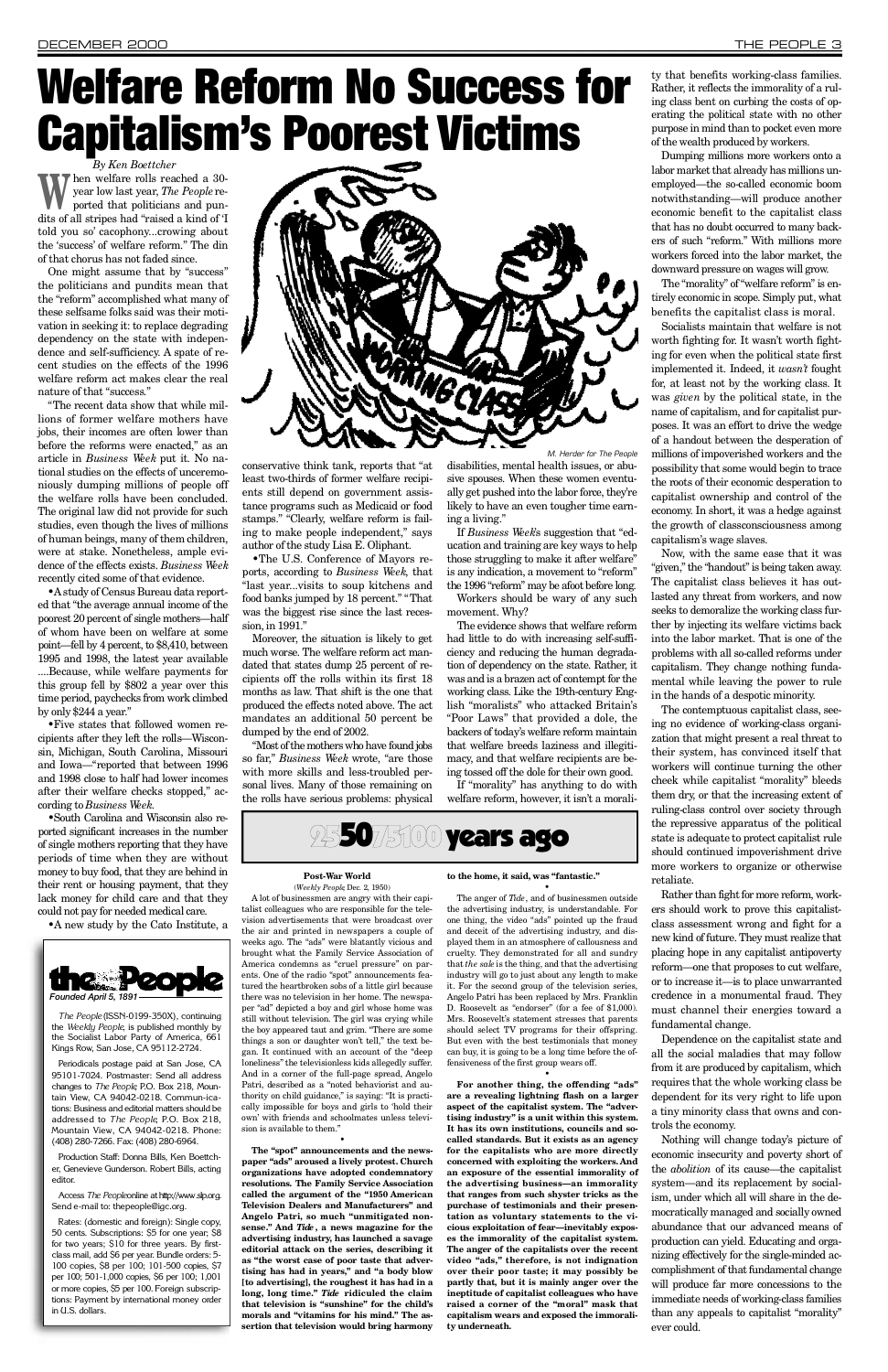#### **Millerandism-'The Gospel of Love'**

(*Daily People*, Oct. 22, 1900) In a recent tour through several cities of northern France, Millerand, $<sup>1</sup>$  the min-</sup> ister of commerce in the French Cabinet, took occasion to condemn the class struggle attitude of the French Socialist Labor Party as a policy of hatred. "The regeneration of the working class," he declared, "is a work which the government [the existing capitalist government] neglects no effort to bring about"; the class struggle theory he pronounced inhuman; "love not hatred," said he, "will emancipate the working class."

Millerand's song has a well-known ring in it, but rarely does it happen that the song brings its own refutation so completely as it does in the instance of this Cabinet minister.

Who is there that has not heard the charge made against socialism, that is to say, bona fide socialism, that it preaches hatred, that its principle of the class struggle is a principle false in theory and immoral in practice? And who is there that has not heard, in line therewith, the claim advanced that the emancipation of the working class can only be accomplished by the good will of the capitalist class, and that "love" must be the means used to secure this end?

Since this very Millerand accepted office in the French Cabinet, the Cabinet has either ordered or authorized the cold-blooded shooting of the workingmen on strike on two different occasions. On both occasions the troops were asked for by employers, and were, contrary to law, quartered in the employers' quarters; and not the least pretense has been made that the workers were using violence. The military force was applied for to intimidate, and did intimidate at the cost of human life—workingmen's lives.

The theory of "Cabinet government" is that the collective act of the Cabinet is the individual act of all its members, and that the individual act of any one member is the act of all. The Cabinet minister who refuses to shoulder responsibility for any act of his colleagues resigns; if he does not resign, he approves.

Thus the capitalist theory of the "gospel of love" turns out in practice to be the gospel of bullets; thus the aid the working class can expect from the capitalist class is ascertained to be brute force to subjugate labor. It is so everywhere.

The capitalist theory against the class struggle that socialism preaches, together with the capitalist claim that it is willing and alone able to accomplish the regeneration of the working class, is among the most difficult and insidious arguments that the cause of labor's emancipation has to beat against. They are difficult to overcome because of their plausibility. They are insidious for the double reason that they afford added opportunities to the cruel pangs of capitalism by veiling it in velvet, and that they furnish a pretext to the weak among the working class to unbuckle their armor, relax their vigilance, [and] transfer their trust from their own to the shoulders of their born, hereditary foe. Whatever progress the cause of labor's emancipation has made was made i n the teeth of the above false charge and claim, sedulously advanced by the spokesman of capitalism, and as firmly resisted and demolished by bona fide or revolutionary socialism.

<span id="page-3-0"></span>

With this issue of *The People*, we commemorate the birth of Daniel De Leon, who was born 148 years ago this month. We do so not because the SLP seeks to enshrine him in god-like garb. De Leon was only a man, much like any other, except that he had an exceptional mind and made a conscious decision to use it to help advance the interests of the working class. De Leon's name is, however, linked inseparably with the history of the Socialist Labor Party and the labor movement in this country.

As editor of *The People*from 1892 until his untimely death at 61, De Leon developed the strategy and tactics needed to establish socialism by civilized, but nonetheless revolutionary, means in highly industrialized countries like the United States.

That program, which also provides the outline of the democratic structure on which genuine socialism can be built, was not the work of a chairbound intellectual or theorist. It was developed on the foundation of hard-fought battles within and around the labor movement over a quarter century. Those battles were not fought by one man, but by an *organization* of men and women, including De Leon, whose understanding of the class struggle and Marxist principles

enabled them to build that foundation of experience.

In this issue we reprint material on two of De Leon's most salient contributions:

Today, even though there are officially more than 5.5 million workers in the United States who want full-time jobs but cannot find them, this feature is becoming more pronounced. With this still massive army of unemployed, real wages still falling, unions still in retreat and capitalists constantly pressing for more productivity from workers, most workers are in a poor position to resist demands for longer hours. In fact, without alternatives, many workers need and "want" longer hours to make ends meet.

First, on his primary contribution to socialist thought, which was his concept of economic organization—the concept of an integrally organized industrial union, which flowed logically from the highly developed socialized production that is a fact in capitalist America. Such an organization of workers would serve as a revolutionary weapon in the class struggle and as the power behind the socialist ballot, while furnishing the framework for the future socialist commonwealth. Our articles on De Leonism and on workers' control flesh out this sketch.

Second, we reprint material that reveals the principled stance De Leon and the SLP took against the German Social Democrat Karl Kautsky and others in the Second International who sought to betray the working class and serve their own individual interests.

Both reveal that De Leon never lost faith in the capacity of the workers to accomplish the change to socialism. Neither have the Socialist Labor Party and *The People*, which continue to promote the revolutionary program De Leon so energetically championed.

## *More Work, Less Pay*

low [sic] unemployment rates and tight labor markets [sic]," the *Times* said, "average incomes and hourly wages, adjusted for inflation, were lower in 1998 than a decade ago." "And the poverty rate and the share of the workforce employed at poverty-level wages are higher," the report said.

More work, less pay. That phrase sums up what has been happening to most of the U.S. working class under capitalism and gives the lie to all the praises of politicians and pundits for their wonderful capitalist system and its "unprecedented" "record expansion." Taken together, these figures corroborate what Socialists have long contended about the tendency of capitalism to make the lives of more and more workers increasingly miserable the longer it is in existence.

## *Daniel De Leon*

#### *A De Leon Editorial*



*"Social Democracy" falsifies socialism and betrays the work ing class. The SLP has combated its demoralizing influence for 100 years.*

## what is socialism?

Socialism is the collective ownership by all the people of the factories, mills, mines, railroads, land and all other instruments of production. Socialism means production to satisfy human needs, not, as under capitalism, for sale and profit. Socialism means direct control and management of the industries and social services by the workers through a democratic government based on their nationwide economic organization.

Under socialism, all authority will originate from the workers, integrally united in Socialist Industrial Unions. In each workplace, the rank and file will elect whatever committees or representatives are needed to facilitate production. Within each shop or office division of a plant, the rank and file will participate directly in formulating and implementing all plans necessary for efficient operations.

Besides electing all necessary shop officers, the workers will also elect representatives to a local and national council of their industry or service—and to a central congress representing all the industries and services. This all-industrial congress will plan and coordinate production in all areas of the economy. All persons elected to any post in the socialist government, from the lowest to the highest level, will be directly accountable to the rank and file. They will be subject to removal at any time that a majority of those who elected them decide it is necessary.

Such a system would make possible the fullest democracy and freedom. It would be a society based on the most primary freedom—economic freedom.

For individuals, socialism means an end to economic insecurity and exploitation. It means workers cease to be commodities bought and sold on the labor market and forced to work as appendages to tools owned by someone else. It means a chance to develop all individual capacities and potentials within a free community of free individuals.

Socialism does not mean government or state ownership. It does not mean a state bureaucracy as in the former Soviet Union or China, with the working class oppressed by a new bureaucratic class. It does not mean a closed party-run system without democratic rights. It does not mean "nationalization," or "labor-management boards," or state capitalism of any kind. It means a complete end to all capitalist social relations.

What the pretense of "love" on the part of the capitalist class amounts to; what their "gospel of love" means; what aid the working class may expect from that quarter; and how firmly the socialist movement must cling to the principle of the class struggle—all this acquires added signifi-*(Continued on page 7)*

To win the struggle for socialist freedom requires enormous efforts of organizational and educational work. It requires building a political party of socialism to contest the power of the capitalist class on the political field and to educate the majority of workers about the need for socialism. It requires building Socialist Industrial Union organizations to unite all workers in a classconscious industrial force and to prepare them to take, hold and operate the tools of production.

You are needed in the ranks of Socialists fighting for a better world. Find out more about the program and work of the Socialist Labor Party and join us to help make the promise of socialism a reality.

One of the many cruel and irrational features of the capitalist system is that, despite the mass unemployment the system creates, capitalists in many industries find it more profitable to squeeze more and more hours out of their current workforce before hiring additional workers.

While millions go hungry or homeless for lack of work, and millions more struggle to survive on temporary or part-time work, millions of other workers are being worked into an early grave as they strive to support themselves and their families. For the latter millions the 40-hour workweek is a myth.

More than 25 percent of California workers reported putting in above 40 hours of work per week in 1997, according to an economist cited in a recent *Los Angeles Times* article. A report by the Employment Policy Foundation cited in the article put the national figure at 19.5 percent of U.S. workers in 1999. The average overtime was 11 hours per week. In 1979, the average was 10 hours. Many workers put in this time without extra pay, because they are salaried or otherwise exempt from the federal Fair Labor Standards Act, which ostensibly requires time-and-a-half pay for work beyond eight hours a day or 40 hours a week, for those industries covered by the act. More than 7 million workers now work two or more jobs. Moreover, according to a September report from the Economic Policy Institute, the two wage earners in the "typical" married couple family worked 3,600 hours in 1998, an increase of 182 hours since 1989. In the same period, the purchasing power of the dollar has declined, thereby rendering "wage gains" illusory. According to the California Budget Project, for example, purchasing power declined by \$1,069 for the average California family of four. The EPI report showed that, "Despite

As Karl Marx wrote of the capitalist system in his basic work, *Value, Price and Profit:* " The very development of modern industry must progressively turn the scale in favor of the capitalist against the working man, and...consequently the general tendency of capitalistic production is not to raise, but to sink the average standard of wages, or to push the *value of labor* [power] more or less to its *minimum limit*. "

On the other side of that minimum limit are homelessness and starvation. And the pushing of workers up against the economic walls of capitalism has only been accomplished despite a host of labor laws ostensibly intended to protect their interests. The foregoing facts illustrate an important lesson for U.S. workers who do not wish to continue being pushed in that direction. Reversing the trend requires the building of a revolutionary labor movement that would not look to the tool of the capitalist class, political government, for redress of this grievance and others against capitalism. Such a movement would win and enforce any gains it made through its own organized strength on the economic field. At the same time, it would be organizing toward the higher goal of abolishing the rapacious capitalist system and establishing a socialist system. For only under such a system would no one be denied the opportunity to work. Everyone could enjoy the abundance and greater leisure time that modern methods of production make possible, but which capitalism now prevents. *— K . B .*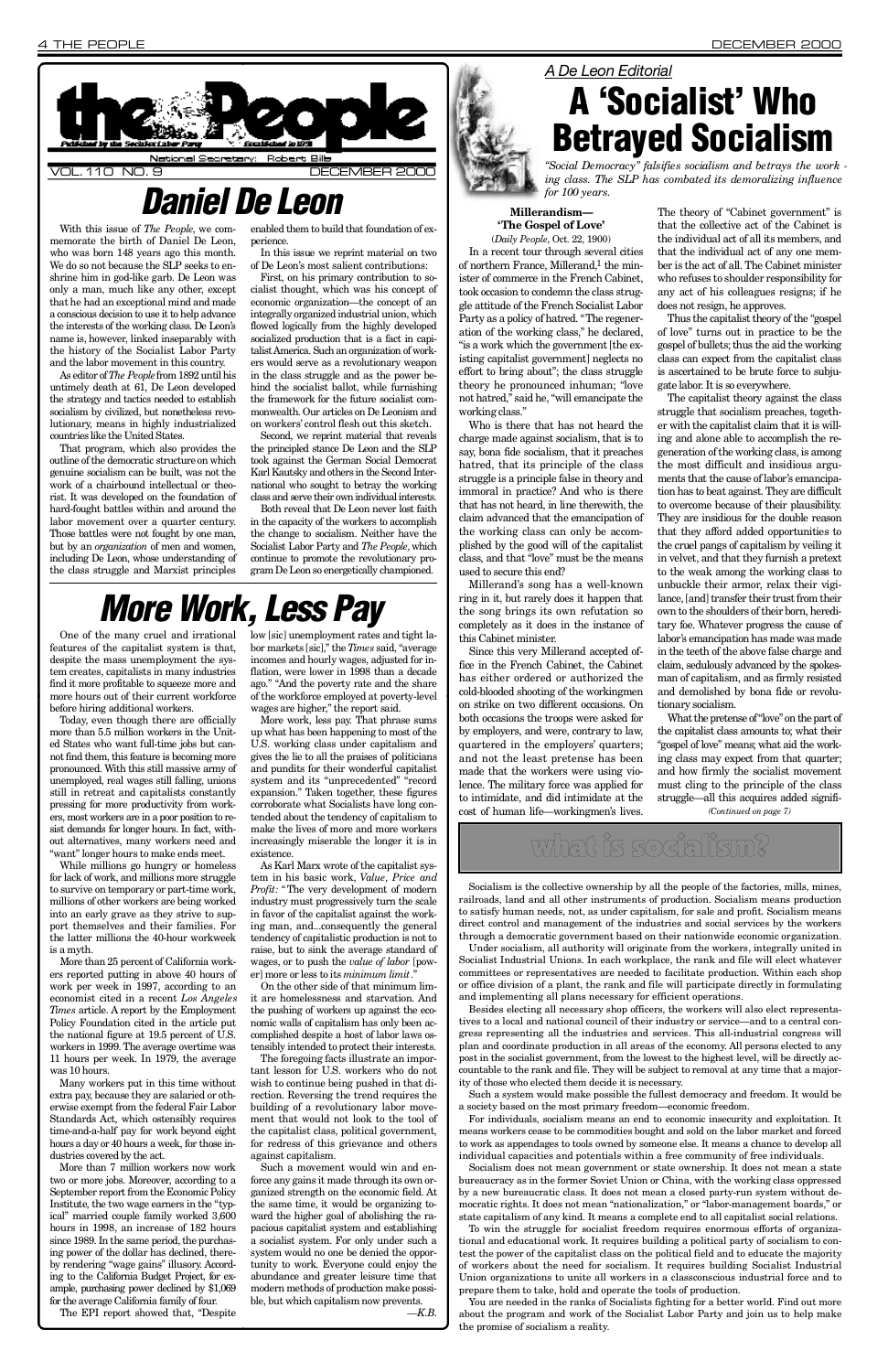to "judge the movement according to the economic development of the country. " He was proud of the Socialist Labor Party delegation of "six of those 'narrow," intolerant,' 'abusive,' etc., members of the, in my mind, most advanced and best disciplined organization of the world; in the midst of whom Sanial appeared like a father with his sons."

#### Vindication at Amsterdam

The second and final *official* chapter was written to the *affaire Millerand* and the Kautsky Resolution in 1904 at Amsterdam. As its delegate to that Congress the party sent its most distinguished member, the foremost American Marxist, Daniel De Leon.<sup>2</sup> De Leon was a member of the Congress Committee on International Political Policy, or, as he aptly designated it, "the committee to rectify the blunder of the last International Congress." By this time the evils of Millerandism had become so conspicuous that many of those who supported the Kautsky Resolution at Paris were compelled, reluctantly, to admit their error. Whereas only four votes were cast for the Guesde resolution, or against the Kautsky Resolution, in the committee at Paris, and 24 for the Kautsky Resolution, fully threefourths of the Committee on International Political Policy at Amsterdam wanted somehow to repeal it. "Of these," wrote De Leon in his preliminary report, "I held the extreme position—extreme in the sense that I moved plump and plain its repeal. I did not typify this element; the bulk of it, either out of consideration for Kautsky, or out of consideration for the German Social Democracy, or out of some other reasons, preferred to proceed with a tender hand and in a roundabout way." Sentiment frequently played a role in European socialist affairs.

The story of what transpired at Amsterdam is told comprehensively in the series of reports, essays and thumbnail sketches De Leon wrote for the *Daily People...as* "Flashlights of the Amsterdam Congress." But "Flashlights" is more than a report. It is a masterful, analytic critique of the European socialist movement, indispensable not only to an understanding of the causal factors of the ignominious rout of Social Democracy, but to an understanding of contemporary European history as well. The rise of totalitarianism on the Continent was due, not to the strength of Nazi-fascist hoodlums and their industrialist sponsors, but to the weakness of the working class—a weakness whose cause may be traced back to the infections spread by Social Democracy, back to the compromises made for the sake of "unity" and "bigness" by the German Social Democracy at Gotha in 1875. "Flashlights" limns both the past *and the future*, foretelling in unequivocal language of logic and vigor the consequences of compromise with the foe and of what Marx so aptly designated "parliamentary idiocy." "Flashlights" also gives the lie to those who attacked De Leon and the SLP as "doctrinaire," and who pleaded "tolerance" as a shield for their own treachery. It is a veritable monument to Marxian science, and affords its greatest American exponent the opportunity to discuss the movement in other

countries in relation to the material and political conditions prevailing in them. It is as useful today as when it was first written.

Why, it was the very spectacle and fact of a Socialist sitting in a Cabinet cheek by jowl, not merely with *a*, but with *the* Galliffet. Whatever Kautsky may have been thinking of when he presented his resolution and voted for it, we have his



#### De Leon Nails Kautsky

In his "preliminary report"...De Leon reproduced the substance of his address before the committee. Guesde had spoken; Jaures followed with a rebuttal and Kautsky answered him; De Leon replied to Kautsky saying:

"'Whereas, The existing governments are committees of the ruling class, intended to safeguard the yoke of capitalist exploitation upon the neck of the working class;

*The following is the text of the infamous* cal situation necessitates this dangerous *Kautsky Resolution adopted at the Con -* experiment, is a question of tactics and not *gress of the Second International held at adopted over the strenuous objections of handful of European parties represented* In a modern democratic state the conquest of the public power by the proletariat cannot be the result of a *coup de main*; it must be the result of a long and painful work of proletarian organization on the economic and political fields, of the physical and moral regeneracy of the laboring class and of the gradual conquest of municipalities and legislative assemblies. But in countries where the governmental power is centralized, it cannot be conquered fragmentarily. The accession of an isolated Socialist to a of principle; the International Congress has not to declare itself upon this point, but in any case the participation of a Socialist in a capitalist government does not hold out the hope of good results for the militant proletariat, unless a great majority of the Socialist party approves of such an act and the Socialist minister remains the agent of his party. In the contrary case of this minister becoming independent of his party, or representing only a fraction of it, his intervention in capitalist government threatens the militant proletariat with disorganization and confusion, with a weakening instead of a fortifying of it; it threatens to hamper the proletarian conquest of the public powers instead of promoting it. At any rate, the congress is of opinion that, even in such extreme cases, a Socialist must leave the ministry when the organized party recognizes *that the government gives evidences of partiality in the struggle between capital and labor.* (Emphasis added.)

"Both Kautsky and Jaures have agreed that an International Congress can do no more than establish cardinal general principles; and they both agree that concrete measures of policy must be left to the requirements of individual countries. So do I hold. Kautsky scored the point against Jaures that the latter is estopped from objecting to decrees by the congress on concrete matters of policy, because Jaures voted in Paris for the Kautsky Resolution. That argument also is correct, and being correct it scores a point against Kautsky himself at the same time. His argument is an admission that his resolution goes beyond the theoretical sphere which, according to himself, it is the province of an International Congress to legislate upon. It must be admitted that the countries of the sisterhood of nations are not all at the same grade of social development. We know that the bulk of them still are hampered by feudal conditions. The concrete tactics, applicable and permissible in them, are inapplicable and unpermissible in a republic like the United States, for instance. But the sins of the Kautsky Resolution are more serious than even that. Kautsky just stated that his resolution contemplated only an extreme emergency—a war, for instance, and that he never could or did contemplate the case of a Socialist sitting in a Cabinet alongside of a Galliffet. He says so. We must believe him. But while he was contemplating the distant, the imaginary possibility of a war that was not in sight, everybody else at the Paris Congress had in mind a thing that *was* in sight; a thing that was palpitating and throbbing with a feverish pulse; aye, a spectacle under which the very opening of the Paris Congress was thrown into convulsions. And what spectacle was that?

Eugene V. Debs and Victor L. Berger formed the Social Democratic Party in 1897. Before 1900, however, the SLP was the only American party recognized by the International Socialist Bureau. In 1899, the group known in SLP history as the "kangaroos" split away from the party and briefly claimed the SLP's name for itself. The "kangaroos" began calling themselves the "Social Democratic Party" after dragging the SLP through the capitalist courts in an unsuccessful effort to steal the party's name and its newspaper, *The People*.

The name change was a transparent attempt to flatter the Debs-Berger group into accepting a merger. The Debs-Berger group, but particularly its Berger wing, resisted these overtures for nearly two years. Apparently, however, Berger's resistance did not prevent this uneasy courtship from sending a joint delegation to Paris. Hence the reference to "delegates of the Debs-Kangaroo Social Democracy (Socialist Party).'

own, officially recorded, words that go to show that he knew what the minds of all others were filled with at the time. I have here in my satchel the official report of the Dresden convention. In his speech, therein recorded, he says himself that Auer, the spokesman of the German delegation in favor of the Kautsky Resolution, said when speaking for the resolution: 'We, in Germany, have not yet a Millerand; we are not yet so far; but I hope we may soon be so far'—that is what was in the minds of all—Millerand, the associate of Galliffet.

> Job Harriman, a former  ${\rm SLP}$  member, led the joint SDP-"kangaroo" delegation at the Paris Congress. The congress seated the Harrimanled delegation over the strenuous objections of the SLP and allotted one vote to each. It was the SDP-"kangaroo" delegation that cast its vote for the Kautsky Resolution.

"It is obvious that a resolution adopted under such conditions—its own framer keeping his eyes on an emergency that was not above the horizon, while all others kept their eyes upon the malodorous enormity that was bumping against their noses and shocking the socialist conscience of the world—it goes without saying that such a resolution, adopted under such conditions, should have thrown the socialist world into the convulsions of the discussions that we all know of during the last four years; it goes without saying that such a resolution would be interpreted in conflicting senses, and that has happened to such an extent that the Kautsky Resolution has come to be known as the 'Kaoutchouc resolution.' [Uproarious laughter. ]

"In view of this fact the first thing to do is to clear the road of such an encumbrance. For that reason I move the adoption of the following resolution:

"'Whereas, The struggle between the working class and the capitalist class is a continuous and irrepressible conflict, a conflict that tends every day rather to be intensified than to be softened;

"'Whereas, At the last International Congress, held in Paris, in 1900, a resolution generally known as the Kautsky Resolution was adopted, the closing clauses of which contemplate the emergency of the working class accepting office at the hand of such capitalist governments, and also and especially *presuppose the possibility of impartiality on the part of the ruling-class governments in the conflicts between the working class and the capitalist class*; and

"'Whereas, The said clauses—applicable, perhaps, in countries not yet wholly freed from feudal institutions—were adopted under conditions both in France and in the Paris Congress itself, that justify erroneous conclusions on the nature of the class struggle, the character of capitalist governments, and the tactics that are imperative upon the proletariat in the pursuit of its campaign to overthrow the capitalist system in countries, which, like the United States of America, have wholly wiped out feudal institutions; therefore, be it

"'Resolved, First, That the said Kautsky Resolution be and the same is hereby repealed as a principle of general socialist tactics;

# . . . Struggle Against Kautskyism

*Paris, France, in 1900. The resolution was the Socialist Labor Party of America and a at the Congress.*

capitalist government cannot be considered as the normal beginning of the conquest of political power, but only as an expedient, imposed, transitory and exceptional.

Whether, in a particular case, the politi-

## The Infamous Kautsky Resolution

#### *Lucien Sanial.*

#### *(Continued from page 8)*

"'Second, That, in fully developed capi- *(Continued on page 6)*

When the SDP and "kangaroos" finally consummated their merger in 1901, they took the name Socialist Party. When the SLP led the fight to have the Kautsky Resolution repealed at the Amsterdam Congress in 1904, as shown later in this article, at least one SP delegate, Morris Hillquit, said he had no fault to find with that infamous document.

At Amsterdam, the SP cosponsored another infamous resolution. That resolution called upon the congress to oppose immigration by what the SP referred to as "workingmen of backward races (Chinese, Negroes, etc.)." That resolution, at least, was defeated. Today's SP-USA claims direct descent from the Debs-Berger-Harriman-Hillquit SP that supported the Kautsky and "backward races" resolutions at the Socialist International Congresses.—Editor.

2De Leon also had credentials from the Socialist Labor parties of Canada and Australia. Because of the disorder prevailing in the Congress' administration, however, these parties are not recorded as having been officially represented. In the documents De Leon submitted he attached their names with his signature but they are not recorded as having voted.

<sup>\*</sup>While substantially correct, this statement might be faulted on technical grounds.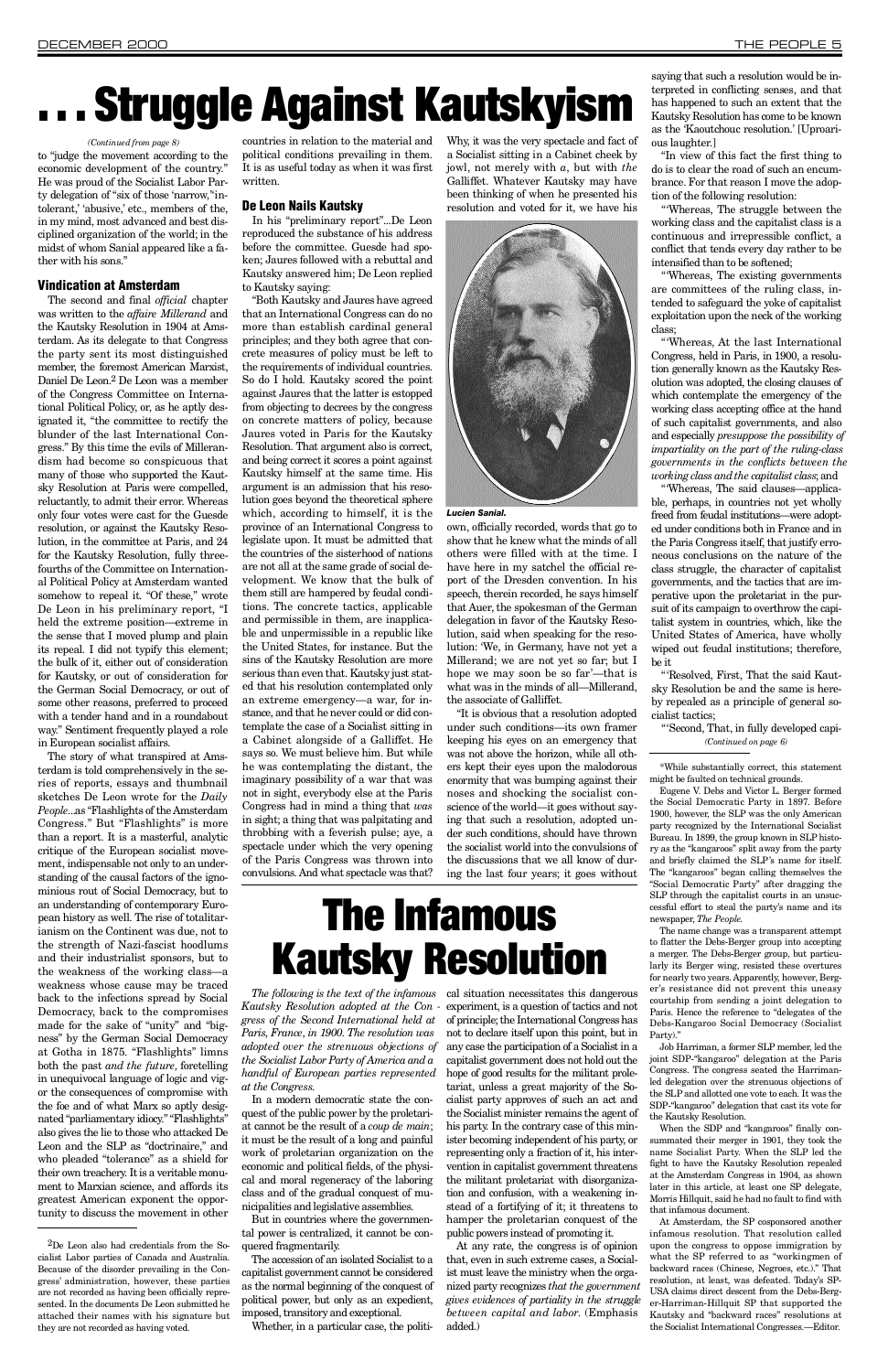# **Marxian Socialism**

| NAME            |                                                                         |
|-----------------|-------------------------------------------------------------------------|
| ADDRESS________ | $\_$ APT. $\_$                                                          |
|                 | STATE ZIP                                                               |
|                 | Socialist Labor Party, P.O. Box 218, Mountain View, CA 94042-0218 12/00 |
|                 |                                                                         |

## . Struggle Against Kautsky

*Please send me free information on socialism.*

How do the three groups flying the banner of socialism today measure up to these tasks? Do they strengthen the social knowledge and political resolve of the working class? Do they teach workers self-reliance? Or do they seduce the workers with promises of relief and offer them flimsy and untrustworthy reeds to lean upon? This is the touchstone by which their socialism may be tested.

The messianic feature of Leninism today is all too apparent to require elaboration here. It is Leninism's dominating and inherent principle. It may be summed up in this: Trust in the party and its leader must be complete and absolute; the working class must follow wherever they lead. Under the totalitarian "Communist" Party rule of Mao, Stalin and their imitators, this principle extended beyond obedience to the party and its leader; their wishes also had to be anticipated. The consequences of this evil principle proved to be the corruption of those ensnared by it, the debasement of Marxism, and the concentration of power in bureaucracy. What this power did to the bureaucrats themselves is described by the aphorism credited to Lord Acton: "All power corrupts, and absolute power corrupts absolutely."

To the anti-Marxists masquerading as Socialists the De Leonists are "impossibilist" and the SLP is a "sect." Their motto is the bourgeois creed, "Nothing succeeds like success," and they conveniently forget the tragic consequences their mass-unnerving policies have visited upon the international working class, remembering only their "big parties" boasting millions of followers in Germany, Austria, France and other nations.

Social Democracy, or Kautskyism, by presupposing neutrality on the part of the capitalist state in disputes between capital and labor, by "rationalizing" the acceptance by "Socialists" of appointments to positions in bourgeois governments, by "revising" Marxism into a mere caricature under meager reform measures and state ownership, is hailed as "socialistic"—that is, by encouraging the workers to depend upon bourgeois or Social Democratic politicians to improve conditions and free them without their own direct participation—"behind the back of society," so to speak—the Kautskyists have surrendered every vestige of right to the name socialist. Today they are found *in toto* in the camp of the ruling-class enemy of the working class, running their governments (as in Germany) or suggesting "reforms" to improve capitalism (as with the Democratic Socialists of America or the Socialist Party USA).

During the 20th century, Social Democrats and Leninists have misled working-class unrest and dissatisfaction with capitalism into fascism and Stalinism. But to those for whom the cause of working-class emancipation from class rule and exploitation is everything, who agree with Marx that the working class must emancipate itself through its own classconscious efforts, who are convinced that methods must square with the goal of socialism, De Leonism is the solitary hope of the workers of the world.

As its intellectual author, Daniel De Leon devoted himself wholly and selflessly to the cause of proletarian emancipation, so De Leonism seeks no power for itself. It seeks power for the working class and the triumph of the principles of Marxian socialism.

**Activities notices must be received by the Monday preceding the third Wednesday of the** month.

#### **CALIFORNIA**

**Discussion Meeting-Section** San Francisco Bay Area will hold a discussion meeting on Saturday, Dec. 2, 1:30-4 p.m., at the Empire Branch Library, 491 E. Empire St., San Jose. Moderator: Bruce Cozzini. For more information please call 408-280-7458.

#### **OHIO**

#### **O R E G O N Portland**

Portland holds discussion meetings every second Saturday of the month. Meetings are usually held at the Central Library, but the exact time varies. For more information please call Sid at 503-226-2881 or visit our Web site at http://slp.pdx.home.mindspring.com. The general public is invited.

Wherever Leninists and Social Democrats have enticed the support of great numbers of workers (except in Russia) they palsied them with the hope of making life tolerable within capitalism; robbed them of their self-reliance, and led them into social revolutionary crises unprepared to seize or recognize their opportunity. And in Russia, the self-reliance that manifested itself in the "10 days that shook the world" was quickly stamped out by a ruthless oligarchy and never again allowed to emerge.

De Leonism alone can lay legitimate claim to the honored names of socialism and Marxism. From its inception, the Socialist Labor Party, the incarnation of Marxism-De Leonism, has devoted itself to the task of educating the working class to its historic mission, of inspiring it with a sense of its enormous potential power and of warning it against anything that would beguile and weaken it. "The proletarian army of emancipation cannot consist of a dumb-driven herd," De Leon insisted. And he untiringly exposed the reformers, revisionists and anti-Marxists who would make it one.

"Offered by DANIEL DE LEON, Delegate of the Socialist Labor Party of the United States of America, with credentials from the Socialist Labor Party of Australia and of Canada.'

which accomplished the amazing feat of strongly condemning the evils the Kautsky Resolution approved without directly repudiating the Kautsky Resolution. The Dresden resolution carried in the committee by a vote of 27 to 3. De Leon cast his vote in favor. "My own motion having been defeated," he explained, "...there was nothing for me to do but to vote for the Dresden resolution as the best thing that could be obtained under the circumstances. To vote against it would have been to rank the Socialist Labor Party of America alongside of Jaures; to abstain from voting would be a roundabout way of doing the same thing. In voting as I did, I explained my position as wishing to give the greatest emphasis that the circumstances allowed me to the condemnation of the Jaures policy, and the Kautsky Resolution; and I stated that I would explain my position in the Congress when I would there present my own resolution again." Instead, however, it was decided that Vandervelde report for the committee and include in his report a statement of the SLP position which De Leon supplied him. The vote on the Dresden resolution in the Congress stood 25 for, and 5 against. There were 12 abstentions. Both American votes (SLP and SP) were cast with the majority, although Morris Hillquit, Socialist Party delegate, had told the committee that the Kautsky Resolution "was accurate and suited him. He denied," said De Leon, "that it had shocked the classconscious workers of America."

### activities

talist countries, like America, the working class cannot, without betrayal of the cause of the proletariat, fill any political office other than they conquer for and by themselves. *(Continued from page 5)*

#### **San Jose**

bined action and mutual discussion. The very events and vicissitudes of the struggle against capital, the defeats even more than the victories, could not help bringing home to men's minds the insufficiency of their various favorite nostrums, and preparing the way for a more complete insight into the true conditions of workingclass emancipation. *And Marx was right*. " *(Continued from page 1)*

> **North Royalton—**Section Cleveland will hold a social on Sunday, Dec. 17, at the Burns' residence, 9626 York Rd., North Royalton. Begins at 1 p.m. Refreshments will be served. For more information call 440-237-7933.

**Discussion Meetings-Section** 

#### **T E X A S**

#### **Houston**

**Discussion Meetings—The** SLP group in Houston holds discussion meetings the last Saturday of the month at the Houston Public Library, Franklin Branch, 6440 W. Bellfort, southwest Houston. The time of the meetings varies. Those interested please call 713-721-9296, e-mail reds1964@netzero.net or visit the group's Web site at http:// home.beseen.com/politics/houstonslp.

### Steps You Can Take...

You can help provide for the long-term financial security of *The People* by including a properly worded provision in your Will or by making some other financial arrangement through your bank. Write to the Socialist Labor Party, publisher of *The People*, for a free copy of the booklet, *Steps You Can Take*. Use this coupon.

#### Socialist Labor Party • P.O. Box 218 • Mountain View, CA 94042-0218 Please send a free copy of *Steps You Can Take* to:





| The People's |                                                                                                                    |
|--------------|--------------------------------------------------------------------------------------------------------------------|
|              |                                                                                                                    |
| XIMAS        |                                                                                                                    |
|              |                                                                                                                    |
| ВОХ          |                                                                                                                    |
|              |                                                                                                                    |
|              |                                                                                                                    |
|              | Yes! I want to help support The People. Enclosed please<br>find my contribution of \$____________ to the XMAS Box. |
|              |                                                                                                                    |
| NAME         |                                                                                                                    |
|              |                                                                                                                    |
|              | APT.                                                                                                               |
|              | CITY STATE ZIP                                                                                                     |
|              | [ ] Please send a receipt.(Contributions are not tax deductible.) Please do                                        |
|              | not mail cash. Make your check/money order payable to The People.                                                  |
|              | Send to: The People, P.O. Box 218                                                                                  |
|              | Mountain View, CA 94042-0218                                                                                       |
|              | <b>A CONSTRUCT IS STORY IN A ROUNDATE OF OUR RELEASED FOR A SERVICE PROPERTY OF A STORY.</b>                       |

"From New York to California the Socialist Labor Party, that I here represent, felt the shock of that Kautsky Resolution. The [New York] *Evening Post* quoted it as an illustration of the 'sanity' of the European Socialists as against us 'insane' Socialists of America. From the way you have received my proposition to repeal the mistake, I judge my proposition will not be accepted. So much the worse for you. But whether accepted or not, I shall be able to return to America—as our Socialist Labor Party delegation did from Paris four years ago—with my hands and the skirts of the party clear from all blame, the real victors in the case."

As De Leon surmised, the SLP proposition was rejected. Instead, the committee adopted what was known as the Dresden resolution,

Thus the infamous Kautsky Resolution was, in effect, rescinded, but the evils which it was meant to justify were, alas, far

from being laid by the heels.

| <b>A Socialist</b>                                  |  |  |  |
|-----------------------------------------------------|--|--|--|
| <b>In Congress:</b>                                 |  |  |  |
| <b>His Conduct &amp;</b><br><b>Responsibilities</b> |  |  |  |
| <b>By Daniel De Leon</b>                            |  |  |  |
|                                                     |  |  |  |
| 108 pages - \$1.50 postpaid                         |  |  |  |

on Victor L. Berger's performance as "the first Socialist in Congress." This pamphlet answers the question: How should a Socialist act if he or she were elected to Congress or to other high office?

> NEW YORK LABOR NEWS P.O. Box 218 Mtn. View, CA 94042-0218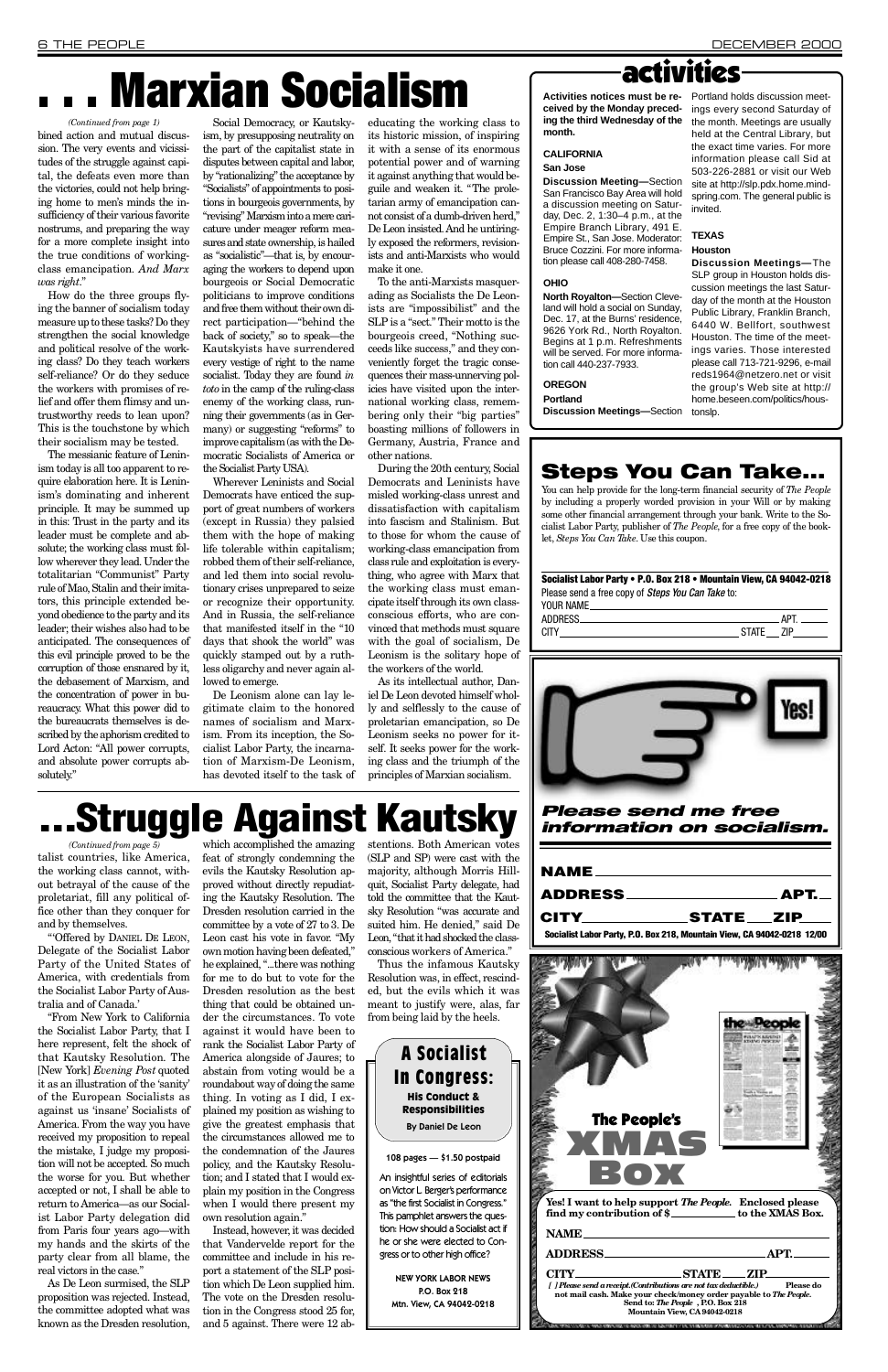I believe the SLP should run a candidate for president of the United States, no matter what the sacrifice. How else will workers know you exist? Also, it would give sympathizers and members hope, and something to work for and support. There is *nothing* to lose.

#### Wants SLP Candidates

Although in the past I've been more worried about street crime as a threat to me personally, the more I think about it the more I see your oft-repeated point that capitalism kills more people, and is more of a threat (through industrial accidents, defective products, pollution, etc.) than street crime. William R. Tews

Milwaukee, Wis.

#### **Cause and Effect**

I also enclose \$30.00 to help save *The People*. It must not stop publication after all these years. Never before have there been such injustices in the United States and the world. There are poisons in the air, soil, food, cancer, AIDS, etc. The H and A bombs have not gone away. Some of these problems did not exist 100 years ago. Also, low wages are still here. The list of social problems is too long to recite. For whom is this the best of all possible systems? Milton A. Poulos

McCleary, Wash.

Rodolf Velicky, Diane Parenti and all others who think of abortion as the cause of other social ills need to familiarize themselves with the generative theory of causality. Simply put, that theory holds that effects have causes, and a cause and its effect are connected by a causal link. That link is related both to the cause and to the effect. Cause, causal link, effect.

#### Crime and CRIME!

G. Browning Bordages Galveston Island, Tex.

If you apply the theory to social problems in an effort to discover cause, the social problems would be the effect. If abortion is the cause, what is the causal link? What is there in society that connects abortion to, say, illegal drugs? Nothing. Gambling? Nothing. A lcoholism? Nothing. Gun violence, poverty, road and air rage, divorce, pornography, trash television, vulgar music videos, gangs, poor parenting, child abuse, etc.? Nothing is the answer to all. There is no connecting link, no causal relationship, between abortion and other ills of society.

There is, however, a system in our society that is connected to all our social problems by the causal link that is *alienation*. It is our social-economic system. Its name is capitalism. Capitalism is the cause. Alienation is the causal link. Abortion and the other ills of society are the effects.

> Barry Johnson Dalton, Pa.

#### Counted Out

SLP, P.O. Box 105, Sloansville, NY 12160-0105.

#### **CHICAGO**

SLP, P.O. Box 642, Skokie, IL 60076-0642.

#### **CLEVELAND**

Robert Burns, 9626 York Rd. N. Rovalton, OH 44133, Call (440) 237-7933. E-mail: j.oneil@worldnet.att.net

A political pollster called recently. She talked so fast I did not understand which polling firm she was with. She requested I answer a few questions about the coming election and I consented. The first was, "When you vote in November, are you more likely to vote for the Republican or the Democratic Party?" When I replied, "Neither," she thanked me and hung up. Her "few" questions became one question. I could not help but wonder if she put me down as undecided because I have decided for whom I will vote. Did she simply take me out of the polling population all together? If she did, then her data were skewed to reflect there is very little interest in third parties. That, also, would be inaccurate. I also wonder how much of this is going on and if the polls we are reading in the newspapers and seeing on TV are a true reflection of what's happening in this country.

CORPUS CHRISTI, TEX. Call (512) 991-0287.

#### **DALLAS**

**DENVER** Call (303) 426-5108.

#### **DULUTH**

Call (713) 721-9296. Web site: http://home.beseen. com/politics/houstonslp E-mail: reds1964@netzero. net

#### HUNTER COLLEGE, NYC HunterSLP@aol.com

LARAMIE, WYO. E-mail: portage@uwyo.edu

LONG ISLAND, N.Y. LongIslandSLP@aol.com **MIAMI** 

Call (305) 892-2424. E-mail: redflag@bellsouth.net

#### 447-9897. NEW YORK CITY Call (516) 829-5325.

OCEANSIDE, CALIF. Call (760) 721-8124. PALMDALE, CALIF. E-mail: med@ptw.com **PHILADELPHIA** SLP, P.O. Box 28732, Philadelphia, PA 19151, Call

**Letters meant for publication should be brief and on subjects likely to be of interest to our readers. Anonymous letters are not printed, but names are withheld upon request.**

## ...Election Irregularities

PONTIAC, MICH. Call (810) 731-6756. PORTLAND, ORE.

## letters to the People

#### 226-2881. Web site: http://slp.pdx.home.mindspring.com E-mail: **VANCOUVER**

SLP, Suite 141, 6200 Mc-Kay Ave., Box 824, Burnaby, BC, V5H 4M9.

SACRAMENTO, CALIF. SLP, P.O. Box 2973, Sacramento, CA 95812. SAN FRANCISCO **BAY AREA** 

SLP. P.O. Box 70034. Sunnyvale, CA 94086- 0034. (408) 280-7458. Email: slpsfba@netscape.

## directory

#### **USA NATIONAL HEADQUARTERS** NATIONAL OFFICE, SLP,

P.O. Box 218, Mtn. View, CA 94042-0218; (408) 280- 7266; fax (408) 280-6964; e-mail: socialists@slp.org; Web site: www.slp.org

#### ALBANY, N.Y.

WILKES COUNTY, N.C. E-mail: DarrellHKnight@ aol.com

#### **AUSTRALIA**

Brian Blanchard, 58 Forest Rd., Trevallyn, Launceston, Tasmania 7250, Australia. Call or fax 0363-341952.

#### **CANADA NATIONAL HEADQUARTERS**

SLP, 1550 Laperriere Ave., Ottawa, Ont., K1Z 7T2. Call

SLP, P.O. Box 4951, Portland, OR 97208. Call (503) Doug Irving at (613) 728- 5877 (hdqtrs.); (613) 226- 6682 (home); or (613) 725- 1949 (fax).

1In 1899, Alexandre Millerand, a member of the French Socialist Party, accepted appointment as minister of commerce in the cabinet of Prime Minister René Waldeck-Rousseau. Millerand's betrayal split the socialist movement in France and led directly

to the infamous Kautsky Resolution approved by the International Socialist Congress in Paris in September 1900. (See "De Leon's Struggle Against Kautskyism" in this issue.)

cance from the circumstance that this identical Millerand poses as a Socialist, and that his corrupt practices are endorsed by certain elements in Europe that, once revolutionary, have since grown tired of the fray, and by certain other elements here in America, the armory building or kangaroo Social Democracy,<sup>2</sup> that never was anything but an organized treason to the workers of America. *(Continued from page 4)*

<sup>2</sup>In 1897, James Carey, a member of the Socialist Labor Party, was elected to the city council of Haverhill, Mass. When local capitalists demanded a local armory from which state militia could be used to break strikes, Carey voted in favor of a motion to build the armory with city funds. Section Haverhill, SLP, promptly demanded Carey's resignation from office. Carey refused and was expelled from the SLP. He hooked up with the "kangaroo" element that split the SLPin 1899. That element merged with the Debs "Social Democracy" to form the Socialist Party in 1901.

#### *Yes! Send a bundle of The People:*

❑ *5 copies for 12 issues — \$4.80* ❑ *10 copies for 12 issues — \$9.60* ❑ *15 copies for 12 issues —\$14 . 4 0*

#### *N A M E*

#### *ADDRESS A P T.* CITY/STATE/ZIP Prepaid orders only. Send check or money order payable to: *The Pe o p l e , P. O. Box 218, Mountain View, CA 94042-0218*



### **Distribute The Paper That's In a Class by Itself.**

slp.pdx@mindspring.com

### **The Working Class.**

### **Distribute The People.**

### . . . De Leon Editorial

• Technology & Sociology •A 'Workerless' Economy •SLP Sounded the Alarm •The 'Knowledge Class' • It's Still Capitalism • Capitalism or Socialism **8 pages — 50¢ postpaid** NEW YORK LABOR NEWS P.O. Box 218 Mtn. View, CA 94042-0218

Call Bernie at (972) 458-2253.

For information, call Rudy Gustafson at (218) 728-3110.

EASTERN MASS. Call (781) 444-3576.

#### **HOUSTON**

MIDDLETOWN, CONN. SLP, 506 Hunting Hill Ave., Middletown, CT 06457. Call (860) 347-4003.

#### **MILWAUKEE**

SLP, 1563 W. Rogers St., Milwaukee, WI 53204-3721. Call (414) 672-2185. E-mail: milwaukeeslp @ webtv.net

#### NEW LONDON, CONN.

SLP, 3 Jodry St., Quaker Hill, CT 06375. Call (203) Jerry Maher, 211 S. Michigan St., #505, South Bend. IN 46601; (219) 234-2946.

#### (215) 234-4724. E-mail: slpphilly@aol.com **PITTSBURGH** Call (412) 751-2613.

SEABROOK, N.H. Call (603) 770-4695. ST. PETERSBURG, FLA. Call (727) 321-0999. SOUTH BEND, IND.

#### S.W. VIRGINIA

net

Thad Harris, P.O. Box 1068, St. Paul, VA 24283-0997. Call (540) 328-5531. Fax (540 ) 328-4059.

> come of the November election in doubt may, quite likely did, stem from human and mechanical errors. Regardless of where the balance lies, the fact remains that the electoral process was shown to be fragile and extremely vulnerable to manipulation. Therein lay a warning that workers ought not to ignore.

Nothing momentous was at stake in the presidential election. But if there are cracks in the electoral system, there certainly are cracks in the prosperity at the foundation of our supposed contentment. It is, after all, a "prosperity" in which the gap between rich and poor is wider than ever; in which the purchasing power of wages is only marginally higher than it was 20 or 25 years ago; in which millions are still unemployed or "underemployed"; in which millions more are compelled to seek out two jobs or to accept forced overtime; in which the physical and mental health of the American working class is being undermined by unhealthful foods and stressful working and living conditions. These and many more social problems are simply manifestations of deep-seated flaws and contradictions embedded in the capitalist system—contradictions that must ultimately come to a head and lead to a crisis in which the working class will be called upon to take matters into its own hands. While the politicians and the ruling class for which they speak may feel reassured about the viability of the electoral process, workers should not allow themselves to be disarmed. Fact is that the "will of the people" is not guaranteed by the electoral system. The only guarantee that the people's wishes will be carried out is their capacity to enforce their will.

As long as the electoral process is controlled by the political parties that reflect the interests of a ruling class empowered by its ownership and control of the economy, the working class will exercise no genuine power over that process. ("As long as I can count the votes, what are you going to do about it?" )

Eventually American workers must come to grips with capitalism. Sooner or later they will be compelled to organize their latent power to enforce their political will to abolish capitalism and to establish socialism. When they do, a flawed and vulnerable electoral system obviously will not be enough to guarantee that the "will of the people" will be carried out. The center of power and, therefore, the ability of social classes to enforce their will, is not the ballot box. The presidential election proved that beyond a doubt. The center of power and the ability of the working class to enforce its will lies elsewhere—in the industries and the

services that workers operate today in the interests of the capitalist class.

The Socialist Industrial Union program advocated by the Socialist Labor Party holds out the only possibility for the working class to organize its power and enforce its will. Until the workers of the country come to that realization, and act on it, their decision-making power will remain an illusion subject to manipulation and misrepresentation by the "powers that be."

*(Continued from page 1)*

Traces the socialist approach to a problem capitalism has never been able to solve.

### 61 pp. \$1.50 Postpaid

**NEW YORK LABOR NEWS** P.O. Box 218 Mtn. View, CA 94042-0218

### **Workers and the ' Workerless' Economy**

*By Robert Bills*